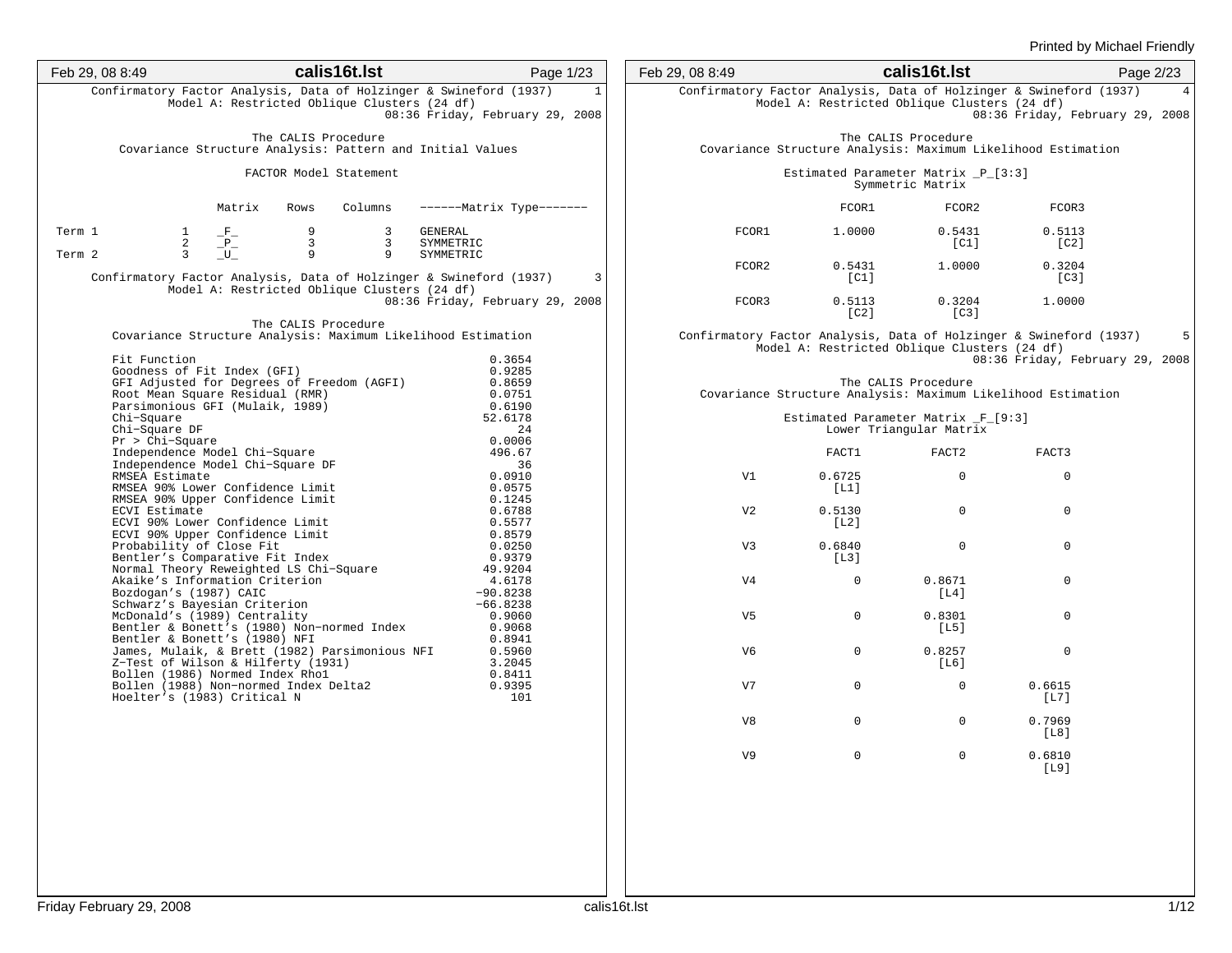|                | Feb 29, 08 8:49  |                                                                                                                    | calis16t.lst        |                                 | Page 3/23        |
|----------------|------------------|--------------------------------------------------------------------------------------------------------------------|---------------------|---------------------------------|------------------|
|                |                  | Confirmatory Factor Analysis, Data of Holzinger & Swineford (1937)<br>Model A: Restricted Oblique Clusters (24 df) |                     | 08:36 Friday, February 29, 2008 | 6                |
|                |                  | Covariance Structure Analysis: Maximum Likelihood Estimation                                                       | The CALIS Procedure |                                 |                  |
|                |                  | Estimated Parameter Matrix _U_[9:9]                                                                                | Diagonal Matrix     |                                 |                  |
|                | UVAR1            | UVAR2                                                                                                              | UVAR3               | UVAR4                           | UVAR5            |
| V1             | 0.5477<br>[EPS1] | $\mathsf{O}\xspace$                                                                                                | $\mathbf 0$         | $\mathsf 0$                     | 0                |
| V <sub>2</sub> | 0                | 0.7368<br>[EPS2]                                                                                                   | $\mathsf 0$         | $\mathsf 0$                     | 0                |
| V3             | 0                | $\mathbf 0$                                                                                                        | 0.5322<br>[EPS3]    | $\mathsf 0$                     | 0                |
| V <sub>4</sub> | 0                | $\mathsf{O}\xspace$                                                                                                | $\mathbf 0$         | 0.2482<br>[EPS4]                | 0                |
| V5             | 0                | $\mathsf{O}\xspace$                                                                                                | $\mathsf 0$         | $\mathbf 0$                     | 0.3109<br>[EPS5] |
| V6             | 0                | $\mathsf{O}\xspace$                                                                                                | $\mathsf 0$         | $\mathbf 0$                     | 0                |
| V7             | 0                | $\mathsf{O}\xspace$                                                                                                | $\mathsf 0$         | $\mathsf 0$                     | 0                |
| V8             | 0                | $\mathsf 0$                                                                                                        | $\mathsf 0$         | $\mathbf 0$                     | 0                |
| V9             | $\mathsf 0$      | $\mathsf 0$                                                                                                        | $\mathsf 0$         | $\mathsf 0$                     | $\mathsf 0$      |
|                |                  | Estimated Parameter Matrix _U_[9:9]                                                                                | Diagonal Matrix     |                                 |                  |
|                |                  | UVAR6                                                                                                              | UVAR7               | UVAR8                           | UVAR9            |
|                | V1               | $\mathsf 0$                                                                                                        | 0                   | $\mathbf 0$                     | $\mathbf 0$      |
|                | V <sub>2</sub>   | $\mathbf 0$                                                                                                        | $\mathsf 0$         | $\mathsf 0$                     | $\mathbf 0$      |
|                | V <sub>3</sub>   | 0                                                                                                                  | $\mathsf 0$         | $\mathsf 0$                     | $\mathbf 0$      |
|                | V <sub>4</sub>   | 0                                                                                                                  | $\mathsf 0$         | $\mathsf 0$                     | $\mathbf 0$      |
|                | V5               | $\mathsf{O}\xspace$                                                                                                | $\mathsf 0$         | $\mathsf 0$                     | $\mathbf 0$      |
|                |                  |                                                                                                                    |                     |                                 |                  |
|                |                  |                                                                                                                    |                     |                                 |                  |
|                |                  |                                                                                                                    |                     |                                 |                  |
|                |                  |                                                                                                                    |                     |                                 |                  |

| Feb 29, 08 8:49                                                                     |                                 | calis16t.lst                                           |                                                                                                                    |                  | Page 4/23 |  |  |  |  |  |  |
|-------------------------------------------------------------------------------------|---------------------------------|--------------------------------------------------------|--------------------------------------------------------------------------------------------------------------------|------------------|-----------|--|--|--|--|--|--|
|                                                                                     |                                 |                                                        | Confirmatory Factor Analysis, Data of Holzinger & Swineford (1937)<br>Model A: Restricted Oblique Clusters (24 df) |                  | 7         |  |  |  |  |  |  |
|                                                                                     | 08:36 Friday, February 29, 2008 |                                                        |                                                                                                                    |                  |           |  |  |  |  |  |  |
| The CALIS Procedure<br>Covariance Structure Analysis: Maximum Likelihood Estimation |                                 |                                                        |                                                                                                                    |                  |           |  |  |  |  |  |  |
|                                                                                     |                                 | Estimated Parameter Matrix _U_[9:9]<br>Diagonal Matrix |                                                                                                                    |                  |           |  |  |  |  |  |  |
|                                                                                     | UVAR6                           | UVAR7                                                  | UVAR8                                                                                                              | UVAR9            |           |  |  |  |  |  |  |
| V6                                                                                  | 0.3182<br>[EPS6]                | 0                                                      | $\Omega$                                                                                                           | 0                |           |  |  |  |  |  |  |
| V7                                                                                  | $\Omega$                        | 0.5624<br>[EPS7]                                       | $\Omega$                                                                                                           | $\Omega$         |           |  |  |  |  |  |  |
| V8                                                                                  | 0                               | $\Omega$                                               | 0.3650<br>[EPS8]                                                                                                   | $\Omega$         |           |  |  |  |  |  |  |
| V9                                                                                  | $\Omega$                        | $\Omega$                                               | $\Omega$                                                                                                           | 0.5362<br>[EPS9] |           |  |  |  |  |  |  |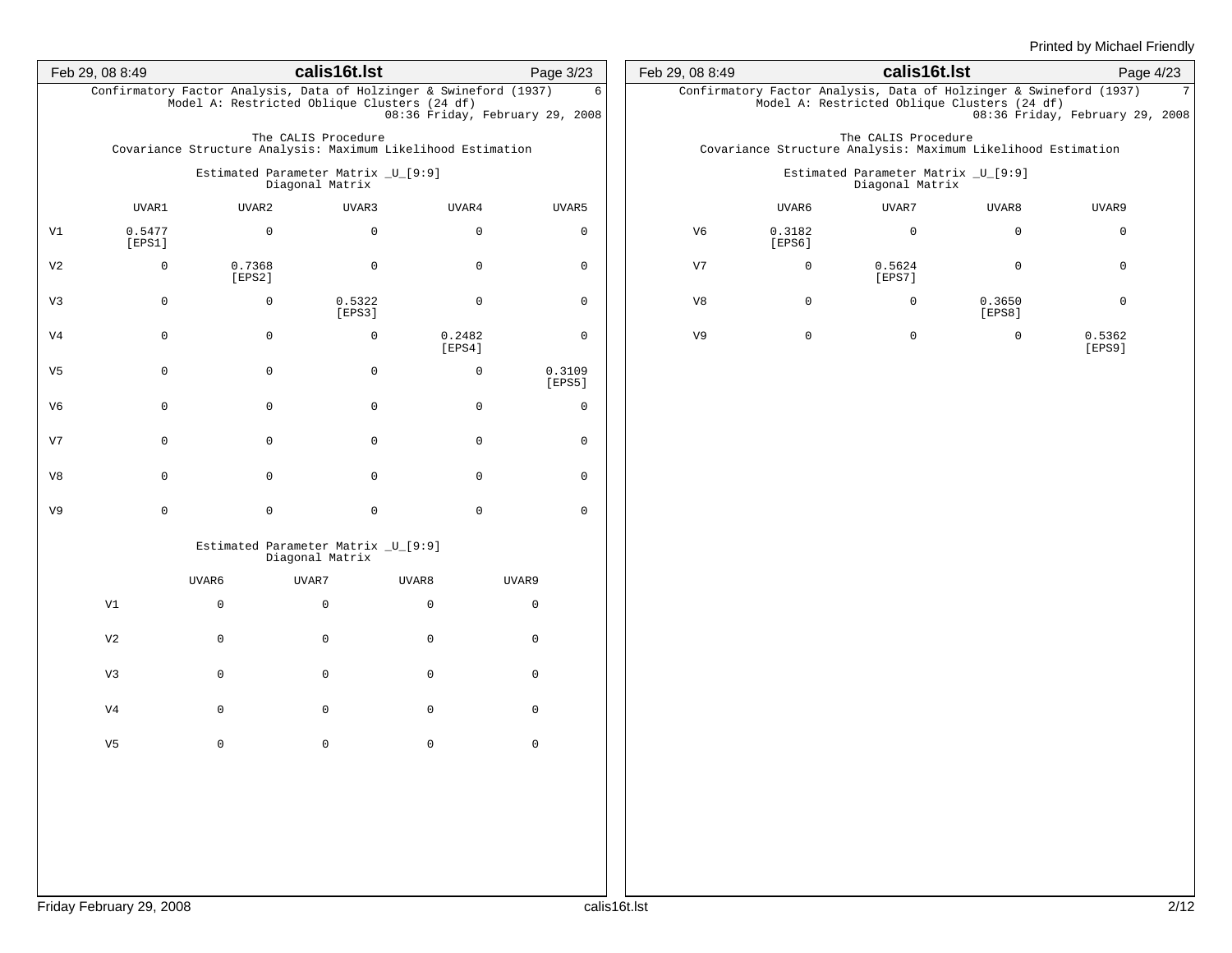| Feb 29, 08 8:49                                                              | calis16t.lst                                                                                                                                                                                                                                                                                             | Page 5/23                                                                              | Feb 29, 08 8:49             | calis16t.lst                                                                                                                | Page 6/23                                                  |
|------------------------------------------------------------------------------|----------------------------------------------------------------------------------------------------------------------------------------------------------------------------------------------------------------------------------------------------------------------------------------------------------|----------------------------------------------------------------------------------------|-----------------------------|-----------------------------------------------------------------------------------------------------------------------------|------------------------------------------------------------|
|                                                                              | Confirmatory Factor Analysis, Data of Holzinger & Swineford (1937)<br>Model A: Restricted Oblique Clusters (24 df)                                                                                                                                                                                       | 8<br>08:36 Friday, February 29, 2008                                                   |                             | Confirmatory Factor Analysis, Data of Holzinger & Swineford (1937)<br>Model A: Restricted Oblique Clusters (24 df)          | 10<br>08:36 Friday, February 29, 2008                      |
|                                                                              | The CALIS Procedure<br>Covariance Structure Analysis: Maximum Likelihood Estimation                                                                                                                                                                                                                      |                                                                                        |                             | The CALIS Procedure<br>Covariance Structure Analysis: Pattern and Initial Values                                            |                                                            |
|                                                                              | Standardized Factor Loadings                                                                                                                                                                                                                                                                             |                                                                                        |                             | LINEQS Model Statement                                                                                                      |                                                            |
|                                                                              | FACT2<br>FACT1<br>FACT3                                                                                                                                                                                                                                                                                  |                                                                                        |                             | Matrix<br>Rows<br>Columns                                                                                                   | ------- Matrix Type-------                                 |
|                                                                              | 0.67254<br>0.00000<br>0.00000<br>V1<br>V <sub>2</sub><br>0.51302<br>0.00000<br>0.00000<br>0.68396<br>0.00000<br>0.00000<br>V3<br>0.00000<br>0.86707<br>0.00000<br>V4<br>0.00000<br>0.83009<br>0.00000<br>V5<br>0.00000<br>0.82574<br>0.00000<br>V6<br>0.00000<br>0.66154<br>V7<br>0.00000                |                                                                                        | Term 1                      | $\_SEL$<br>- 9<br>21<br>1<br>2<br>$_{\rm I}$ BETA $_{\rm -}$<br>21<br>21<br>3<br>12<br>_GAMMA_<br>21<br>$\_PHI$<br>12<br>12 | SELECTION<br>IMINUSINV<br>EQSBETA<br>EQSGAMMA<br>SYMMETRIC |
|                                                                              | 0.79687<br>0.00000<br>0.00000<br>V8<br>0.00000<br>0.00000<br>0.68101<br>V9                                                                                                                                                                                                                               |                                                                                        |                             | The 9 Endogenous Variables                                                                                                  |                                                            |
|                                                                              | Squared Multiple Correlations                                                                                                                                                                                                                                                                            |                                                                                        | Manifest<br>Latent          | V1 V2 V3 V4 V5 V6 V7 V8 V9                                                                                                  |                                                            |
|                                                                              | Error<br>Total<br>Variable<br>Variance<br>Variance                                                                                                                                                                                                                                                       | R-Square                                                                               |                             | The 12 Exogenous Variables                                                                                                  |                                                            |
| 1<br>2<br>$\overline{3}$<br>$\overline{4}$<br>5<br>$\epsilon$<br>7<br>8<br>9 | 0.54769<br>1.00000<br>V1<br>V <sub>2</sub><br>0.73681<br>1.00000<br>0.53220<br>1.00000<br>V3<br>V <sub>4</sub><br>0.24818<br>1.00000<br>V <sub>5</sub><br>0.31095<br>1.00000<br>V6<br>0.31815<br>1.00000<br>V7<br>0.56237<br>1.00000<br>V8<br>0.36501<br>1.00000<br>V <sub>9</sub><br>1.00000<br>0.53623 | 0.4523<br>0.2632<br>0.4678<br>0.7518<br>0.6891<br>0.6818<br>0.4376<br>0.6350<br>0.4638 | Manifest<br>Latent<br>Error | F1 F2 F3<br>E1 E2 E3 E4 E5 E6 E7 E8 E9                                                                                      |                                                            |
|                                                                              | Correlations Among Factors                                                                                                                                                                                                                                                                               |                                                                                        |                             |                                                                                                                             |                                                            |
|                                                                              | $---Row---$<br>---Column---<br>Parameter                                                                                                                                                                                                                                                                 | Estimate                                                                               |                             |                                                                                                                             |                                                            |
| FCOR2<br>FCOR3<br>FCOR3                                                      | C1<br>2<br>FCOR1<br>$\mathbf{1}$<br>$\mathbf{1}$<br>3<br>FCOR1<br>C2<br>$\overline{a}$<br>3<br>FCOR2<br>C <sub>3</sub>                                                                                                                                                                                   | 0.54313<br>0.51132<br>0.32045                                                          |                             |                                                                                                                             |                                                            |
|                                                                              | Total Determination of All Equations<br>Total Determination of Manifest Variables                                                                                                                                                                                                                        | 0.987<br>0.982                                                                         |                             |                                                                                                                             |                                                            |
|                                                                              |                                                                                                                                                                                                                                                                                                          |                                                                                        |                             |                                                                                                                             |                                                            |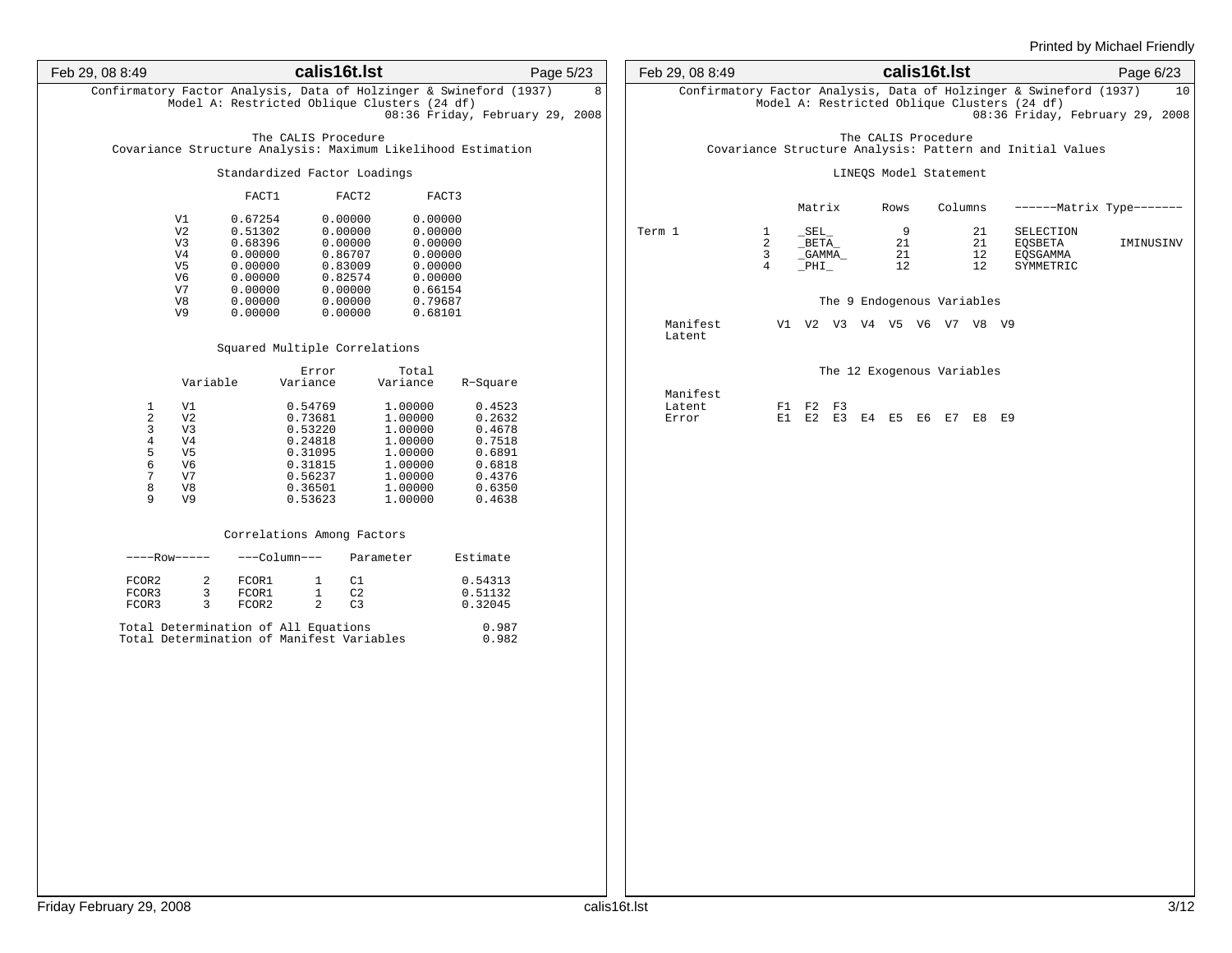| Feb 29, 08 8:49                                                                        | calis16t.lst                                                                                                                                                          | Page 7/23                                                 |
|----------------------------------------------------------------------------------------|-----------------------------------------------------------------------------------------------------------------------------------------------------------------------|-----------------------------------------------------------|
|                                                                                        | Confirmatory Factor Analysis, Data of Holzinger & Swineford (1937)<br>Model A: Restricted Oblique Clusters (24 df)                                                    | 12                                                        |
|                                                                                        |                                                                                                                                                                       | 08:36 Friday, February 29, 2008                           |
|                                                                                        | The CALIS Procedure<br>Covariance Structure Analysis: Maximum Likelihood Estimation                                                                                   |                                                           |
| Fit Function<br>Goodness of Fit Index (GFI)<br>Chi-Square                              | GFI Adjusted for Degrees of Freedom (AGFI)<br>Root Mean Square Residual (RMR)<br>Parsimonious GFI (Mulaik, 1989)                                                      | 0.3654<br>0.9285<br>0.8659<br>0.0751<br>0.6190<br>52.6178 |
| Chi-Square DF<br>$Pr > Chi-Square$<br>RMSEA Estimate                                   | Independence Model Chi-Square<br>Independence Model Chi-Square DF                                                                                                     | 24<br>0.0006<br>496.67<br>36<br>0.0910                    |
| ECVI Estimate                                                                          | RMSEA 90% Lower Confidence Limit<br>RMSEA 90% Upper Confidence Limit<br>ECVI 90% Lower Confidence Limit                                                               | 0.0575<br>0.1245<br>0.6788<br>0.5577                      |
| Probability of Close Fit                                                               | ECVI 90% Upper Confidence Limit<br>Bentler's Comparative Fit Index<br>Normal Theory Reweighted LS Chi-Square                                                          | 0.8579<br>0.0250<br>0.9379<br>49.9220                     |
| Bozdogan's (1987) CAIC<br>Schwarz's Bayesian Criterion<br>McDonald's (1989) Centrality | Akaike's Information Criterion                                                                                                                                        | 4.6178<br>$-90.8238$<br>$-66.8238$<br>0.9060              |
| Bentler & Bonett's (1980) NFI                                                          | Bentler & Bonett's (1980) Non-normed Index<br>James, Mulaik, & Brett (1982) Parsimonious NFI<br>Z-Test of Wilson & Hilferty (1931)<br>Bollen (1986) Normed Index Rhol | 0.9068<br>0.8941<br>0.5960<br>3.2045<br>0.8411            |
| Hoelter's (1983) Critical N                                                            | Bollen (1988) Non-normed Index Delta2                                                                                                                                 | 0.9395<br>101                                             |

| Feb 29, 08 8:49                                                    |                                                             | calis16t.lst |               |                                                              | Page 8/23 |    |
|--------------------------------------------------------------------|-------------------------------------------------------------|--------------|---------------|--------------------------------------------------------------|-----------|----|
| Confirmatory Factor Analysis, Data of Holzinger & Swineford (1937) | Model A: Restricted Oblique Clusters (24 df)                |              |               | 08:36 Friday, February 29, 2008                              |           | 13 |
|                                                                    | The CALIS Procedure                                         |              |               | Covariance Structure Analysis: Maximum Likelihood Estimation |           |    |
|                                                                    | Manifest Variable Equations with Estimates                  |              |               |                                                              |           |    |
| V1 —<br>t Value                                                    | $= 0.6726*F1$<br>Std Err 0.0910 Lam1<br>7.3917              |              | $+ 1.0000 E1$ |                                                              |           |    |
|                                                                    | $V2 = 0.5130*F1$<br>Std Err 0.0924 Lam2<br>t Value $5.5502$ |              | $+ 1.0000 E2$ |                                                              |           |    |
|                                                                    | $V3 = 0.6839*F1$<br>t Value 7.5139                          |              | $+ 1.0000 E3$ |                                                              |           |    |
|                                                                    | V4 = 0.8671*F2<br>Std Err 0.0702 Lam4<br>t Value 12.3478    |              | $+ 1.0000 E4$ |                                                              |           |    |
| t Value                                                            | $V5 = 0.8301*F2$<br>Std Err 0.0715 Lam5<br>11.6094          |              | $+ 1.0000 E5$ |                                                              |           |    |
|                                                                    | $V6 = 0.8257*F2$<br>Std Err 0.0716 Lam6<br>t Value 11.5247  |              | $+ 1.0000 E6$ |                                                              |           |    |
|                                                                    | $V7 = 0.6615*F3$<br>Std Err 0.0852 Lam7<br>t Value 7.7629   |              | $+ 1.0000 E7$ |                                                              |           |    |
| t Value                                                            | V8 = 0.7968*F3<br>Std Err 0.0845 Lam8<br>9.4312             |              | $+ 1.0000 E8$ |                                                              |           |    |
|                                                                    | $V9 = 0.6811*F3$<br>Std Err 0.0851 Lam9<br>t Value 8.0075   |              | $+ 1.0000 E9$ |                                                              |           |    |
|                                                                    | Variances of Exogenous Variables                            |              |               |                                                              |           |    |

|     | Variable Parameter | Estimate | Standard<br>Error | t Value |
|-----|--------------------|----------|-------------------|---------|
|     |                    |          |                   |         |
| F1  |                    | 1,00000  |                   |         |
| F2  |                    | 1,00000  |                   |         |
| F3  |                    | 1,00000  |                   |         |
| E1  | EPS1               | 0.54767  | 0.09707           | 5.64    |
| E2  | EPS2               | 0.73683  | 0.10092           | 7.30    |
| E3  | EPS3               | 0.53223  | 0.09737           | 5.47    |
| E4  | EPS4               | 0.24818  | 0.05149           | 4.82    |
| E5  | EPS5               | 0.31095  | 0.05374           | 5.79    |
| E6  | EPS6               | 0.31815  | 0.05408           | 5.88    |
| E.7 | EPS7               | 0.56241  | 0.08722           | 6.45    |
| E8  | EPS8               | 0.36507  | 0.08912           | 4.10    |
| E9  | EPS9               | 0.53616  | 0.08671           | 6.18    |

#### The CALIS Procedure

#### Covariances Among Exogenous Variables

|                |    | Varl Var2 Parameter | Estimate | Standard<br>Error | t Value |
|----------------|----|---------------------|----------|-------------------|---------|
| F1             | F2 | $\cap$ 1            | 0.54314  | 0.08585           | 6.33    |
| F1             | F3 | C.2                 | 0.51140  | 0.09641           | 5.30    |
| F <sub>2</sub> | 요  | 7 م                 | 0.32050  | 0.09288           | 3.45    |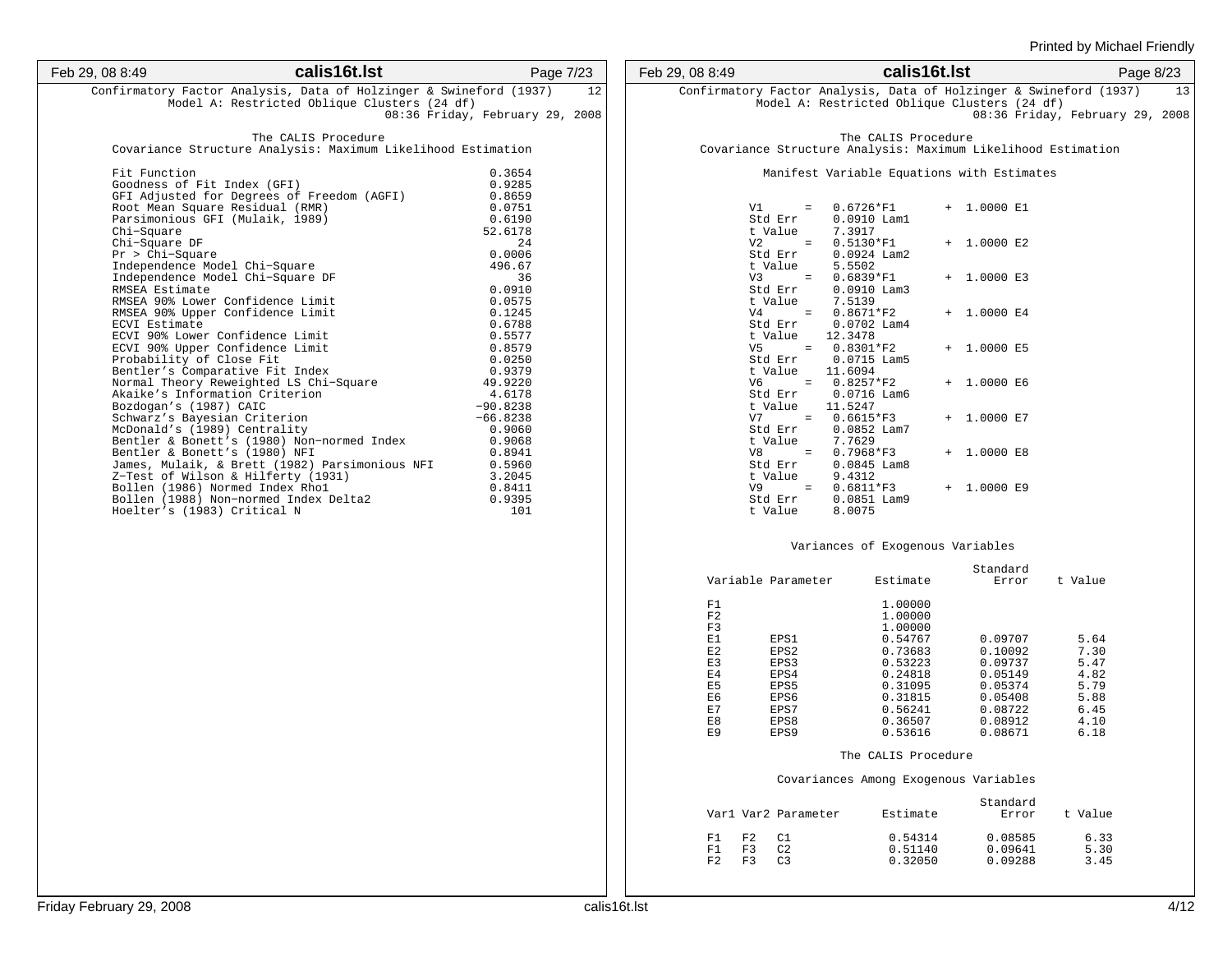| Feb 29, 08 8:49                                                                 | calis16t.lst                                                                                                       | Page 9/23                                      |    | Feb 29, 08 8:49               |                               | calis16t.lst                  |                                                                                                                    |                                      | Page 10/23                    |
|---------------------------------------------------------------------------------|--------------------------------------------------------------------------------------------------------------------|------------------------------------------------|----|-------------------------------|-------------------------------|-------------------------------|--------------------------------------------------------------------------------------------------------------------|--------------------------------------|-------------------------------|
|                                                                                 | Confirmatory Factor Analysis, Data of Holzinger & Swineford (1937)<br>Model A: Restricted Oblique Clusters (24 df) | 15<br>08:36 Friday, February 29, 2008          |    |                               |                               |                               | Confirmatory Factor Analysis, Data of Holzinger & Swineford (1937)<br>Model A: Restricted Oblique Clusters (24 df) | 08:36 Friday, February 29, 2008      | 16                            |
|                                                                                 | The CALIS Procedure<br>Covariance Structure Analysis: Maximum Likelihood Estimation                                |                                                |    |                               |                               | The CALIS Procedure           | Covariance Structure Analysis: Maximum Likelihood Estimation                                                       |                                      |                               |
|                                                                                 | Manifest Variable Equations with Standardized Estimates                                                            |                                                |    |                               |                               | Symmetric Matrix              | Lagrange Multiplier and Wald Test Indices _PHI_ [12:12]<br>Univariate Tests for Constant Constraints               |                                      |                               |
| V1                                                                              | $0.6726*F1 + 0.7400 E1$<br>$=$<br>Lam1                                                                             |                                                |    |                               |                               |                               | Lagrange Multiplier or Wald Index / Probability / Approx Change of Value                                           |                                      |                               |
| V <sub>2</sub>                                                                  | $0.5130*F1 + 0.8584 E2$<br>$=$<br>Lam2<br>$0.6839*F1 + 0.7295 E3$                                                  |                                                |    | F1                            | F2                            | F3                            | E1                                                                                                                 | E2                                   | E3                            |
| V <sub>3</sub><br>V <sub>4</sub>                                                | $=$<br>Lam3<br>$0.8671*F2 + 0.4982 E4$<br>$=$                                                                      |                                                | F1 |                               | 40.0254                       | 28.1356                       | 4.3661<br>0.0367<br>$-0.3346$                                                                                      | 1.8328<br>0.1758<br>0.1725           | 0.6317<br>0.4267<br>0.1298    |
| V5                                                                              | Lam4<br>$0.8301*F2 + 0.5576 E5$<br>$=$                                                                             |                                                |    | Sing                          | [CI]                          | [C2]                          |                                                                                                                    |                                      |                               |
| V6                                                                              | Lam5<br>$0.8257*F2 + 0.5641 E6$<br>$=$<br>Lam6                                                                     |                                                | F2 | 40.0254                       |                               | 11.9069                       | 0.1524<br>0.6962<br>0.0346                                                                                         | 0.5664<br>0.4517<br>$-0.0603$        | 0.0590<br>0.8080<br>0.0218    |
| V7                                                                              | $0.6615*F3 + 0.7499 E7$<br>$=$<br>Lam7                                                                             |                                                |    | [CI]                          | Sing                          | [C3]                          |                                                                                                                    |                                      |                               |
| V8                                                                              | $0.7968*F3 + 0.6042 E8$<br>$=$<br>Lam8                                                                             |                                                | F3 | 28.1356<br>$\sim 10^{-11}$    | 11.9069                       |                               | 3.6652<br>0.0556                                                                                                   | 0.8596<br>0.3538                     | 1.3233<br>0.2500              |
| V9                                                                              | $0.6811*F3 + 0.7322 E9$<br>$=$<br>Lam9                                                                             |                                                |    | [C2]                          | [C3]                          | Sing                          | 0.1759                                                                                                             | $-0.0796$                            | $-0.1068$                     |
|                                                                                 | Squared Multiple Correlations                                                                                      |                                                | E1 | 4.3661<br>0.0367<br>$-0.3346$ | 0.1524<br>0.6962<br>0.0346    | 3.6652<br>0.0556<br>0.1759    | 31.8342<br>$\mathcal{L}_{\rm{max}}$                                                                                | 0.6316<br>0.4268<br>$-0.0655$        | 1.8327<br>0.1758<br>$-0.1547$ |
| Variable                                                                        | Error<br>Total<br>Variance<br>Variance                                                                             | R-Square                                       | E2 | 1.8328                        | 0.5664                        | 0.8596                        | [EPS1]<br>0.6316                                                                                                   | 53.3017                              | 4.3667                        |
| V1<br>1<br>$\overline{a}$<br>V <sub>2</sub><br>$\mathbf{3}$<br>V <sub>3</sub>   | 0.54767<br>1.00000<br>0.73683<br>1.00000<br>1.00000<br>0.53223                                                     | 0.4523<br>0.2632<br>0.4678                     |    | 0.1758<br>0.1725              | 0.4517<br>$-0.0603$           | 0.3538<br>$-0.0796$           | 0.4268<br>$-0.0655$                                                                                                | $\mathcal{L}_{\rm{max}}$ .<br>[EPS2] | 0.0366<br>0.1745              |
| $\bf{4}$<br>V4<br>5<br>V <sub>5</sub><br>$\epsilon$<br>V6<br>7<br>V7<br>8<br>V8 | 1.00000<br>0.24818<br>1.00000<br>0.31095<br>1.00000<br>0.31815<br>1.00000<br>0.56241<br>1.00000<br>0.36507         | 0.7518<br>0.6891<br>0.6818<br>0.4376<br>0.6349 | E3 | 0.6317<br>0.4267<br>0.1298    | 0.0590<br>0.8080<br>0.0218    | 1.3233<br>0.2500<br>$-0.1068$ | 1.8327<br>0.1758<br>$-0.1547$                                                                                      | 4.3667<br>0.0366<br>0.1745           | 29.8746<br>$\sim$<br>[EPS3]   |
| 9<br>V <sub>9</sub>                                                             | 1.00000<br>0.53616<br>Correlations Among Exogenous Variables                                                       | 0.4638                                         | E4 | 0.2952<br>0.5869<br>0.0321    | 0.0031<br>0.9554<br>0.0062    | 0.9553<br>0.3284<br>$-0.0557$ | 0.0407<br>0.8401<br>0.0090                                                                                         | 0.7406<br>0.3895<br>0.0405           | 0.0440<br>0.8338<br>$-0.0093$ |
|                                                                                 | Varl Var2 Parameter<br>Estimate                                                                                    |                                                |    |                               |                               |                               |                                                                                                                    |                                      |                               |
| F1<br>F1<br>F2                                                                  | 0.54314<br>F2<br>C1<br>F3<br>C2<br>0.51140<br>F3<br>C3<br>0.32050                                                  |                                                | E5 | 2.2558<br>0.1331<br>$-0.0903$ | 0.1208<br>0.7282<br>0.0388    | 3.6377<br>0.0565<br>0.1115    | 0.0078<br>0.9298<br>$-0.0041$                                                                                      | 1.2928<br>0.2555<br>$-0.0558$        | 0.6299<br>0.4274<br>$-0.0365$ |
|                                                                                 |                                                                                                                    |                                                | E6 | 0.8694<br>0.3511<br>0.0562    | 0.1680<br>0.6819<br>$-0.0459$ | 0.7531<br>0.3855<br>$-0.0509$ | 0.0134<br>0.9077<br>0.0054                                                                                         | 0.1288<br>0.7197<br>$-0.0177$        | 1.3993<br>0.2368<br>0.0546    |
| riday February 29, 2008                                                         |                                                                                                                    | calis16t.lst                                   |    |                               |                               |                               |                                                                                                                    |                                      | 5/12                          |
|                                                                                 |                                                                                                                    |                                                |    |                               |                               |                               |                                                                                                                    |                                      |                               |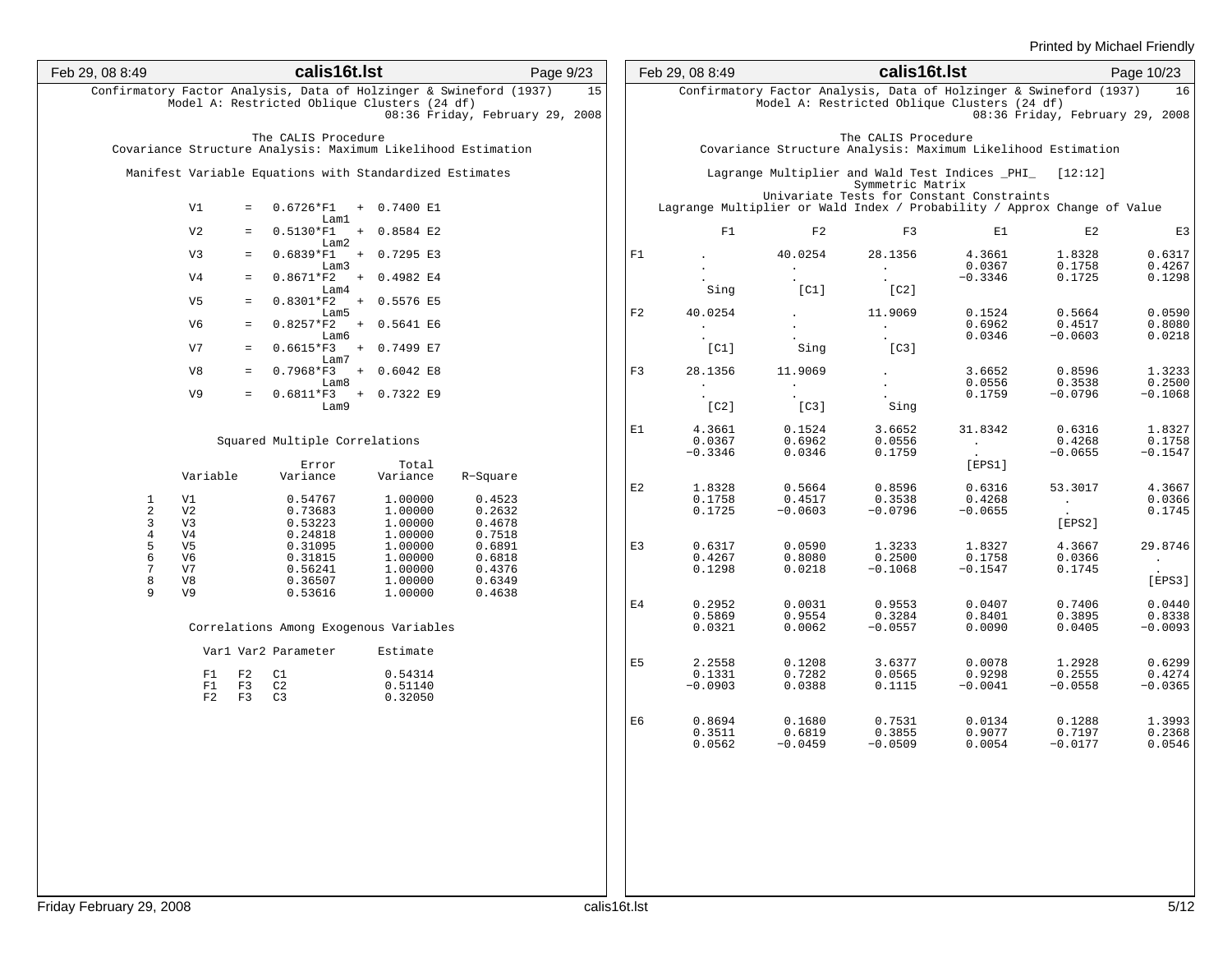|                | Feb 29, 08 8:49                      |                                                                                                                    | calis16t.lst                       |                                           |                                 | Page 11/23                     |              | Feb 29, 08 8:49                |                                                        | calis16t.lst                                                                                                             |                                     |                                                                                                          | Page 12/23                    |
|----------------|--------------------------------------|--------------------------------------------------------------------------------------------------------------------|------------------------------------|-------------------------------------------|---------------------------------|--------------------------------|--------------|--------------------------------|--------------------------------------------------------|--------------------------------------------------------------------------------------------------------------------------|-------------------------------------|----------------------------------------------------------------------------------------------------------|-------------------------------|
|                |                                      | Confirmatory Factor Analysis, Data of Holzinger & Swineford (1937)<br>Model A: Restricted Oblique Clusters (24 df) |                                    |                                           | 08:36 Friday, February 29, 2008 | 17                             |              |                                |                                                        | Model A: Restricted Oblique Clusters (24 df)                                                                             |                                     | Confirmatory Factor Analysis, Data of Holzinger & Swineford (1937) 18<br>08:36 Friday, February 29, 2008 |                               |
|                |                                      | Covariance Structure Analysis: Maximum Likelihood Estimation                                                       | The CALIS Procedure                |                                           |                                 |                                |              |                                |                                                        | The CALIS Procedure                                                                                                      |                                     | Covariance Structure Analysis: Maximum Likelihood Estimation                                             |                               |
|                |                                      | Lagrange Multiplier and Wald Test Indices _PHI_ [12:12]                                                            | Symmetric Matrix                   |                                           |                                 |                                |              |                                |                                                        | Symmetric Matrix                                                                                                         |                                     | Lagrange Multiplier and Wald Test Indices _PHI_ [12:12]                                                  |                               |
|                |                                      | Lagrange Multiplier or Wald Index / Probability / Approx Change of Value                                           |                                    | Univariate Tests for Constant Constraints |                                 |                                |              |                                |                                                        | Univariate Tests for Constant Constraints                                                                                |                                     | Lagrange Multiplier or Wald Index / Probability / Approx Change of Value                                 |                               |
|                | E4                                   | E <sub>5</sub>                                                                                                     | E6                                 | E7                                        | E8                              | E9                             |              | F1                             | F <sub>2</sub>                                         | F3                                                                                                                       | E1                                  | E2                                                                                                       | E3                            |
| F1             | 0.2952<br>0.5869<br>0.0321           | 2.2558<br>0.1331<br>$-0.0903$                                                                                      | 0.8694<br>0.3511<br>0.0562         | 17.4993<br>0.0000<br>$-0.3264$            | 0.0873<br>0.7676<br>0.0243      | 13.9380<br>0.0002<br>0.2912    | E7           | 17.4993<br>0.0000<br>$-0.3264$ | 3.6502<br>0.0561<br>0.1314                             | 8.5821<br>0.0034<br>0.4634                                                                                               | 4.1919<br>0.0406<br>$-0.1206$       | 0.4229<br>0.5155<br>$-0.0406$                                                                            | 4.5613<br>0.0327<br>$-0.1253$ |
| F2             | 0.0031<br>0.9554<br>0.0062           | 0.1208<br>0.7282<br>0.0388                                                                                         | 0.1680<br>0.6819<br>$-0.0459$      | 3.6502<br>0.0561<br>0.1314                | 8.5264<br>0.0035<br>$-0.2051$   | 2.1950<br>0.1385<br>0.1014     | E8           | 0.0873<br>0.7676<br>0.0243     | 8.5264<br>0.0035<br>$-0.2051$                          | 3.9074<br>0.0481<br>0.3403                                                                                               | 0.3788<br>0.5383<br>0.0349          | 0.1639<br>0.6856<br>$-0.0238$                                                                            | 0.0002<br>0.9879<br>$-0.0009$ |
| F3             | 0.9553<br>0.3284<br>$-0.0557$        | 3.6377<br>0.0565<br>0.1115                                                                                         | 0.7531<br>0.3855<br>$-0.0509$      | 8.5821<br>0.0034<br>0.4634                | 3.9074<br>0.0481<br>0.3403      | 24.9616<br>0.0000<br>$-0.7944$ | E9           | 13.9380<br>0.0002<br>0.2912    | 2.1950<br>0.1385<br>0.1014                             | 24.9616<br>0.0000<br>$-0.7944$                                                                                           | 9.0816<br>0.0026<br>0.1758          | 0.0202<br>0.8870<br>0.0088                                                                               | 1.0315<br>0.3098<br>0.0591    |
| E1             | 0.0407<br>0.8401<br>0.0090           | 0.0078<br>0.9298<br>$-0.0041$                                                                                      | 0.0134<br>0.9077<br>0.0054         | 4.1919<br>0.0406<br>$-0.1206$             | 0.3788<br>0.5383<br>0.0349      | 9.0816<br>0.0026<br>0.1758     |              |                                |                                                        | Lagrange Multiplier and Wald Test Indices _PHI_ [12:12]<br>Symmetric Matrix<br>Univariate Tests for Constant Constraints |                                     | Lagrange Multiplier or Wald Index / Probability / Approx Change of Value                                 |                               |
| E2             | 0.7406                               | 1.2928                                                                                                             | 0.1288                             | 0.4229                                    | 0.1639                          | 0.0202                         |              | E <sub>4</sub>                 | E5                                                     | E6                                                                                                                       | E7                                  | E8                                                                                                       | E9                            |
|                | 0.3895<br>0.0405                     | 0.2555<br>$-0.0558$                                                                                                | 0.7197<br>$-0.0177$                | 0.5155<br>$-0.0406$                       | 0.6856<br>$-0.0238$             | 0.8870<br>0.0088               | E7           | 0.6008<br>0.4383<br>0.0330     | 0.8601<br>0.3537<br>0.0412                             | 0.0844<br>0.7714<br>$-0.0130$                                                                                            | 41.5772<br>$\sim 10^{11}$ m $^{-1}$ | 24.9672<br>0.0000<br>0.6149                                                                              | 3.9074<br>0.0481<br>$-0.1924$ |
| E3             | 0.0440<br>0.8338                     | 0.6299<br>0.4274                                                                                                   | 1.3993<br>0.2368                   | 4.5613<br>0.0327                          | 0.0002<br>0.9879                | 1.0315<br>0.3098               |              |                                |                                                        |                                                                                                                          | [EPS7]                              |                                                                                                          |                               |
|                | $-0.0093$                            | $-0.0365$                                                                                                          | 0.0546                             | $-0.1253$                                 | $-0.0009$                       | 0.0591                         | E8           | 3.7462<br>0.0529<br>$-0.0772$  | 0.2123<br>0.6450<br>0.0191                             | 0.1925<br>0.6608<br>$-0.0183$                                                                                            | 24.9672<br>0.0000<br>0.6149         | 16.7806<br><b>Contract Contract</b><br><b>Contract Contract</b>                                          | 8.5813<br>0.0034<br>$-0.3801$ |
| E4             | 23.2361<br>$\sim 10^{-10}$<br>[EPS4] | 0.1680<br>0.6819<br>0.0400                                                                                         | 0.1208<br>0.7282<br>$-0.0335$      | 0.6008<br>0.4383<br>0.0330                | 3.7462<br>0.0529<br>$-0.0772$   | 0.3408<br>0.5593<br>0.0245     | E9           | 0.3408<br>0.5593               | 0.4140<br>0.5199                                       | 0.0187<br>0.8911                                                                                                         | 3.9074<br>0.0481                    | [EPS8]<br>8.5813<br>0.0034                                                                               | 38.2363                       |
| E <sub>5</sub> | 0.1680<br>0.6819                     | 33.4773<br><b>Contractor</b>                                                                                       | 0.0031<br>0.9554                   | 0.8601<br>0.3537                          | 0.2123<br>0.6450                | 0.4140<br>0.5199               |              | 0.0245                         | 0.0282                                                 | $-0.0060$                                                                                                                | $-0.1924$                           | $-0.3801$                                                                                                | <b>Contract</b><br>[EPS9]     |
|                | 0.0400                               | <b>Contract Contract</b><br>[EPS5]                                                                                 | $-0.0049$                          | 0.0412                                    | 0.0191                          | 0.0282                         |              |                                |                                                        |                                                                                                                          |                                     | Rank Order of the 10 Largest Lagrange Multipliers in _PHI_                                               |                               |
| E <sub>6</sub> | 0.1208                               | 0.0031                                                                                                             | 34.6131                            | 0.0844                                    | 0.1925                          | 0.0187                         |              |                                | Row                                                    | Column Chi-Square Pr > ChiSq                                                                                             |                                     |                                                                                                          |                               |
|                | 0.7282<br>$-0.0335$                  | 0.9554<br>$-0.0049$                                                                                                | <b>Contract Contract</b>           | 0.7714<br>$-0.0130$                       | 0.6608<br>$-0.0183$             | 0.8911<br>$-0.0060$            |              |                                | E8                                                     | E7                                                                                                                       | 24.96719                            |                                                                                                          |                               |
|                |                                      |                                                                                                                    | <b>Contract Contract</b><br>[EPS6] |                                           |                                 |                                |              |                                | E9<br>$_{\rm E}^{7}$<br>$\mathbbmss{F}1$<br>${\rm F}1$ | F3                                                                                                                       | 24.96156<br>17.49934<br>13.93803    | < .0001<br>< .0001<br>< .0001<br>0.0002                                                                  |                               |
|                | Friday February 29, 2008             |                                                                                                                    |                                    |                                           |                                 |                                | calis16t.lst |                                |                                                        |                                                                                                                          |                                     |                                                                                                          | 6/12                          |
|                |                                      |                                                                                                                    |                                    |                                           |                                 |                                |              |                                |                                                        |                                                                                                                          |                                     |                                                                                                          |                               |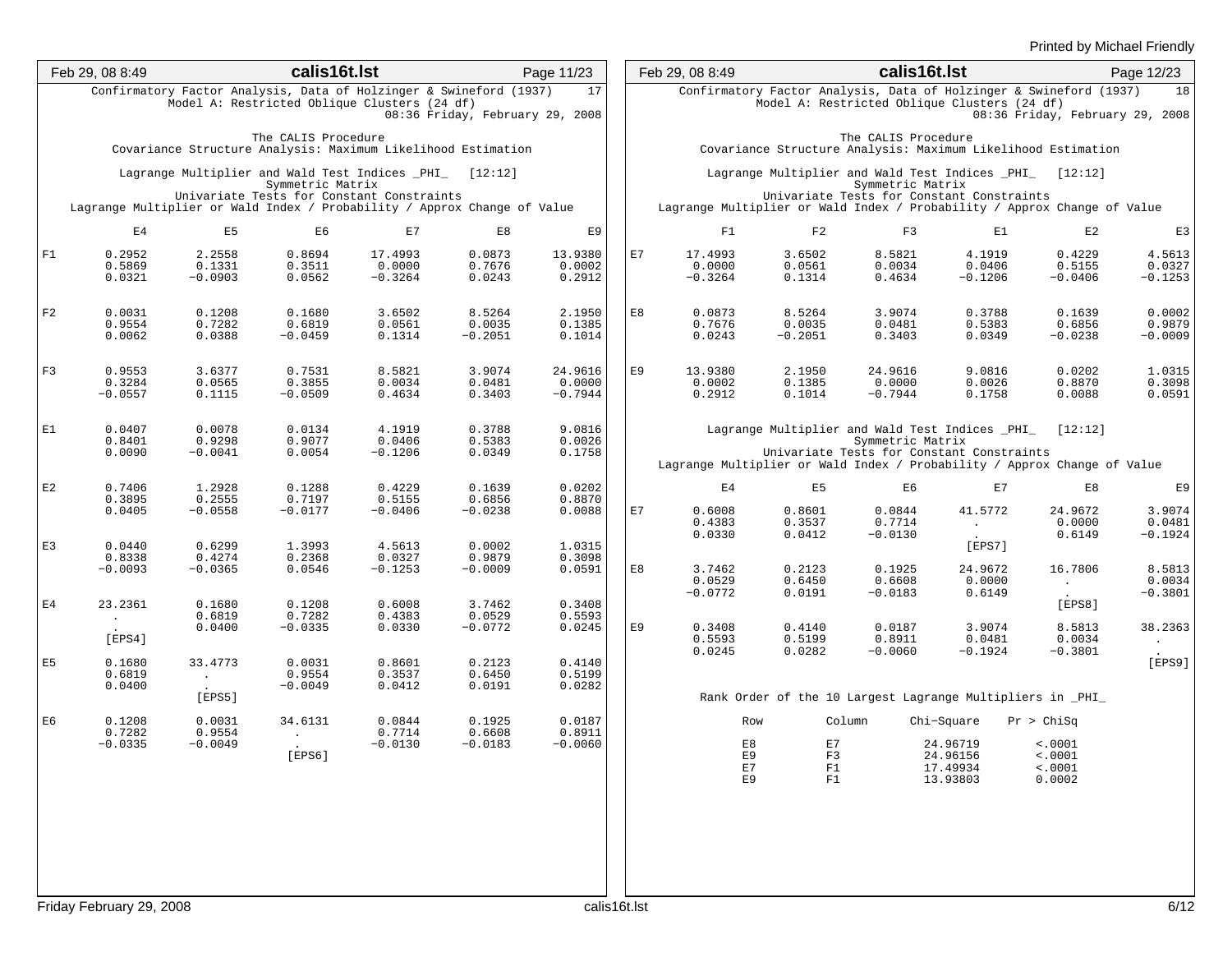| Feb 29, 08 8:49 | calis16t.lst                                                                                                       | Page 13/23                            | Feb 29, 08 8:49 |                                                                  | calis16t.lst                                                               |                                                                                                       | Page 14/23 |
|-----------------|--------------------------------------------------------------------------------------------------------------------|---------------------------------------|-----------------|------------------------------------------------------------------|----------------------------------------------------------------------------|-------------------------------------------------------------------------------------------------------|------------|
|                 | Confirmatory Factor Analysis, Data of Holzinger & Swineford (1937)<br>Model A: Restricted Oblique Clusters (24 df) | 19<br>08:36 Friday, February 29, 2008 |                 | Model A: Restricted Oblique Clusters (24 df)                     |                                                                            | Confirmatory Factor Analysis, Data of Holzinger & Swineford (1937)<br>08:36 Friday, February 29, 2008 | 20         |
|                 | The CALIS Procedure<br>Covariance Structure Analysis: Maximum Likelihood Estimation                                |                                       |                 |                                                                  | The CALIS Procedure                                                        | Covariance Structure Analysis: Maximum Likelihood Estimation                                          |            |
|                 | Rank Order of the 10 Largest Lagrange Multipliers in _PHI_                                                         |                                       |                 | Lagrange Multiplier and Wald Test Indices _GAMMA_ [9:3]          | General Matrix                                                             |                                                                                                       |            |
| Row             | Column<br>Chi-Square                                                                                               | Pr > Chisq                            |                 | Univariate Tests for Constant Constraints                        |                                                                            | Lagrange Multiplier or Wald Index / Probability / Approx Change of Value                              |            |
| E9<br>E7<br>E9  | 9.08162<br>E1<br>8.58212<br>F3<br>E8<br>8.58134                                                                    | 0.0026<br>0.0034<br>0.0034            |                 | F1                                                               | F2                                                                         | F3                                                                                                    |            |
| E8<br>E7<br>E3  | F2<br>8.52642<br>E3<br>4.56127<br>E2<br>4.36673                                                                    | 0.0035<br>0.0327<br>0.0366            | V1              | 54.6365<br>$\sim 100$<br><b>Contract Contract</b><br>[Lam1]      | 0.2648<br>0.6069<br>0.0662                                                 | 3.9466<br>0.0470<br>0.2534                                                                            |            |
|                 |                                                                                                                    |                                       | V <sub>2</sub>  | 30.8044<br>$\sim 100$<br>[Lam2]                                  | 0.6644<br>0.4150<br>$-0.0938$                                              | 0.9743<br>0.3236<br>$-0.1163$                                                                         |            |
|                 |                                                                                                                    |                                       | V <sub>3</sub>  | 56.4592<br>$\mathcal{L}_{\rm{max}}$<br>$\sim 10^{-10}$<br>[Lam3] | 0.0324<br>0.8571<br>0.0235                                                 | 1.3572<br>0.2440<br>$-0.1502$                                                                         |            |
|                 |                                                                                                                    |                                       | V <sub>4</sub>  | 0.0037<br>0.9517<br>0.0053                                       | 152.4677<br><b>Contract Contract</b><br>[Lam4]                             | 0.6829<br>0.4086<br>$-0.0555$                                                                         |            |
|                 |                                                                                                                    |                                       | V5              | 0.3418<br>0.5588<br>$-0.0518$                                    | 134.7771<br><b>Contract Contract</b><br><b>Contract Contract</b><br>[Lam5] | 2.0499<br>0.1522<br>0.0983                                                                            |            |
|                 |                                                                                                                    |                                       | V6              | 0.2753<br>0.5998<br>0.0466                                       | 132.8179<br><b>Contract Contract</b><br>[Lambda]                           | 0.3078<br>0.5790<br>$-0.0382$                                                                         |            |
|                 |                                                                                                                    |                                       | V7              | 10.8606<br>0.0010<br>$-0.3737$                                   | 0.1476<br>0.7009<br>0.0322                                                 | 60.2621<br>$\sim 100$<br>$\sim 10^{-10}$<br>[Lam7]                                                    |            |
|                 |                                                                                                                    |                                       | V8              | 2.6093<br>0.1062<br>$-0.1991$                                    | 9.8691<br>0.0017<br>$-0.2747$                                              | 88.9468<br>$\sim 100$<br><b>Contract</b><br>[Lam8]                                                    |            |
|                 |                                                                                                                    |                                       | V9              | 24.6449<br>0.0000<br>0.5658                                      | 9.8805<br>0.0017<br>0.2629                                                 | 64.1196<br>$\sim 10^{-1}$<br>$\sim 10^{-11}$<br>[Lam9]                                                |            |
|                 |                                                                                                                    |                                       |                 |                                                                  |                                                                            |                                                                                                       |            |
|                 |                                                                                                                    |                                       |                 |                                                                  |                                                                            |                                                                                                       |            |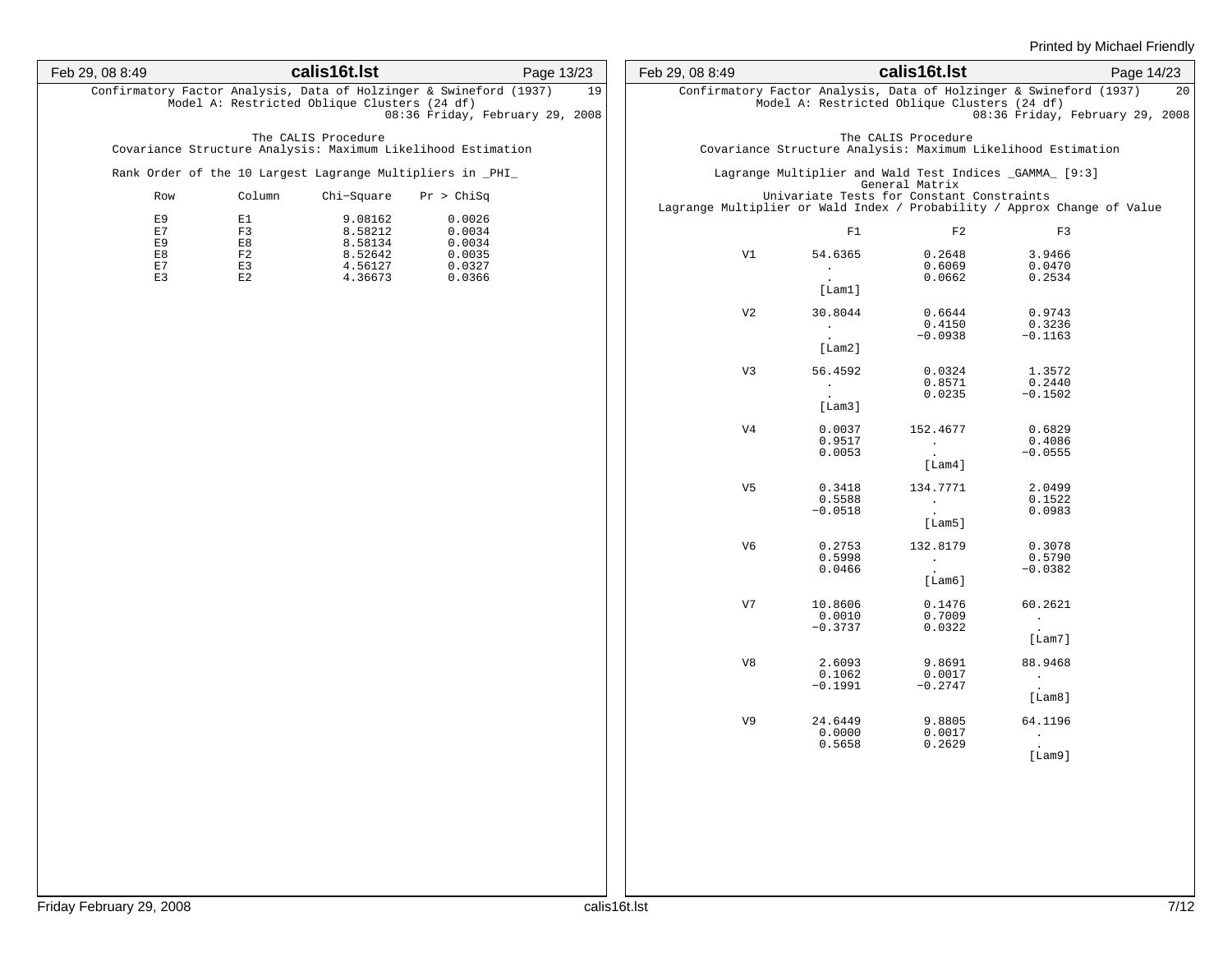| Feb 29, 08 8:49                        | calis16t.lst                                                                                                       | Page 15/23                                     | Feb 29, 08 8:49                                                                                                                                                                                                                                                                                   | calis16t.lst                                                                                                 | Page 16/23                                                   |
|----------------------------------------|--------------------------------------------------------------------------------------------------------------------|------------------------------------------------|---------------------------------------------------------------------------------------------------------------------------------------------------------------------------------------------------------------------------------------------------------------------------------------------------|--------------------------------------------------------------------------------------------------------------|--------------------------------------------------------------|
|                                        | Confirmatory Factor Analysis, Data of Holzinger & Swineford (1937)<br>Model A: Restricted Oblique Clusters (24 df) | 21                                             | 22                                                                                                                                                                                                                                                                                                | Confirmatory Factor Analysis, Data of Holzinger & Swineford (1937)                                           |                                                              |
|                                        |                                                                                                                    | 08:36 Friday, February 29, 2008                |                                                                                                                                                                                                                                                                                                   | Model A: Restricted Oblique Clusters (24 df)                                                                 | 08:36 Friday, February 29,                                   |
|                                        | The CALIS Procedure<br>Covariance Structure Analysis: Maximum Likelihood Estimation                                |                                                | 2008                                                                                                                                                                                                                                                                                              |                                                                                                              |                                                              |
|                                        |                                                                                                                    |                                                | Model Information                                                                                                                                                                                                                                                                                 |                                                                                                              |                                                              |
| Row                                    | Rank Order of the 9 Largest Lagrange Multipliers in _GAMMA_<br>Chi-Square<br>Column                                | Pr > Chisq                                     | Sample size<br>Number of parameters                                                                                                                                                                                                                                                               | 145<br>21                                                                                                    |                                                              |
| V9<br>V7                               | 24.64495<br>F1<br>F1<br>10.86058                                                                                   | < .0001<br>0.0010                              | Number of active constraints<br>Null Model Chi-Square (df=36)                                                                                                                                                                                                                                     | $\Omega$                                                                                                     | 496.670 (Pr>ChiSq= 0.000)                                    |
| V9<br>V8                               | F2<br>9.88054<br>F2<br>9.86909                                                                                     | 0.0017<br>0.0017                               | Absolute Indices                                                                                                                                                                                                                                                                                  |                                                                                                              |                                                              |
| V1<br>V8<br>V5<br>V3<br>V <sub>2</sub> | F3<br>3.94660<br>F1<br>2.60931<br>F3<br>2.04995<br>F3<br>1.35719<br>F3<br>0.97429                                  | 0.0470<br>0.1062<br>0.1522<br>0.2440<br>0.3236 | Fit Function<br>Goodness of Fit Index<br>Root Mean Square Residual<br>$Chi-Square$ ( $df=24$ )<br>Z-Test for Chi-Square (df=24)<br>Critical N                                                                                                                                                     | 0.365402<br>0.928<br>0.075<br>Normal Theory Reweighted LS Chi-Square (df=24) 49.920 (Pr>ChiSq= 0.001)<br>101 | 52.620 (Pr>ChiSq= 0.001)<br>3.200 (Pr>ChiSq= 0.001)          |
|                                        |                                                                                                                    |                                                |                                                                                                                                                                                                                                                                                                   | Absolute, Adjusted for Parsimony                                                                             |                                                              |
|                                        |                                                                                                                    |                                                | GFI Adjusted for Degrees of Freedom<br>Parsimonious GFI<br>RMS Error of Approx Estimate (RMSEA)<br>Probability of Close Fit [Pr(RMSEA <= 0.05)]<br>Expected Cross Validation Index (ECVI)<br>Akaike's Information Criterion<br>Consistent AIC<br>Schwarz's Bayesian Criterion<br>Centrality Index | 0.866<br>0.619<br>0.025<br>4.62<br>$-90.824$<br>$-66.824$<br>0.906                                           | $0.091$ 90% CI: ( . , 0.124)<br>$0.679$ 90% CI: ( . , 0.858) |
|                                        |                                                                                                                    |                                                |                                                                                                                                                                                                                                                                                                   | Incremental Indices (vs. Null Model)                                                                         |                                                              |
|                                        |                                                                                                                    |                                                | Comparative Fit Index<br>Non-normed Index (Rho)<br>Normed Fit Index (NFI)<br>Parsimonious NFI<br>Normed Index Rhol<br>Non-normed Index Delta2                                                                                                                                                     | 0.938<br>0.907<br>0.894<br>0.596<br>0.841<br>0.939                                                           |                                                              |
|                                        |                                                                                                                    |                                                |                                                                                                                                                                                                                                                                                                   |                                                                                                              |                                                              |
|                                        |                                                                                                                    |                                                |                                                                                                                                                                                                                                                                                                   |                                                                                                              |                                                              |
|                                        |                                                                                                                    |                                                |                                                                                                                                                                                                                                                                                                   |                                                                                                              |                                                              |
|                                        |                                                                                                                    |                                                |                                                                                                                                                                                                                                                                                                   |                                                                                                              |                                                              |
|                                        |                                                                                                                    |                                                |                                                                                                                                                                                                                                                                                                   |                                                                                                              |                                                              |
|                                        |                                                                                                                    |                                                |                                                                                                                                                                                                                                                                                                   |                                                                                                              |                                                              |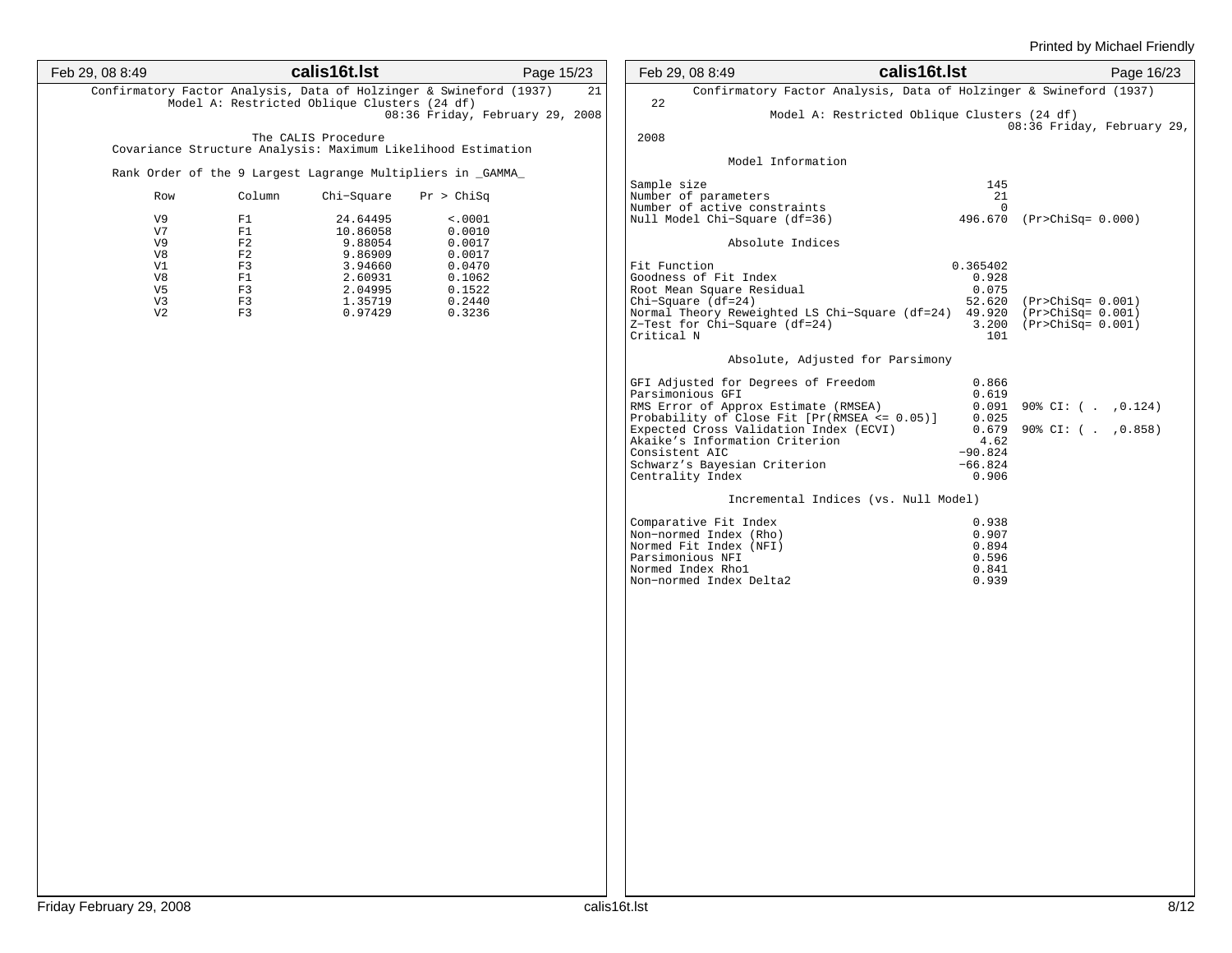| Feb 29, 08 8:49    |                     |                 |                     |      | calis16t.lst |                            |                                                                                                                                                       | Page 17/23 | Feb 29, 08 8:49 |                                                                                                                         |                                              | calis16t.lst        | Page 18/23                      |    |
|--------------------|---------------------|-----------------|---------------------|------|--------------|----------------------------|-------------------------------------------------------------------------------------------------------------------------------------------------------|------------|-----------------|-------------------------------------------------------------------------------------------------------------------------|----------------------------------------------|---------------------|---------------------------------|----|
|                    |                     |                 |                     |      |              |                            | Confirmatory Factor Analysis, Data of Holzinger & Swineford (1937)<br>Model B: 23 degrees of freedom (F[9,1] free)<br>08:36 Friday, February 29, 2008 | 23         |                 | Confirmatory Factor Analysis, Data of Holzinger & Swineford (1937)                                                      | Model B: 23 degrees of freedom (F[9,1] free) |                     | 08:36 Friday, February 29, 2008 | 25 |
|                    |                     |                 | The CALIS Procedure |      |              |                            | Covariance Structure Analysis: Pattern and Initial Values                                                                                             |            |                 | Covariance Structure Analysis: Maximum Likelihood Estimation                                                            |                                              | The CALIS Procedure |                                 |    |
|                    |                     |                 |                     |      |              | LINEQS Model Statement     |                                                                                                                                                       |            |                 | Fit Function                                                                                                            |                                              |                     | 0.2014                          |    |
|                    |                     | Matrix          |                     | Rows |              | Columns                    | ------- Matrix Type-------                                                                                                                            |            |                 | Goodness of Fit Index (GFI)<br>GFI Adjusted for Degrees of Freedom (AGFI)<br>Root Mean Square Residual (RMR)            |                                              |                     | 0.9575<br>0.9169<br>0.0451      |    |
| Term 1             | <sup>1</sup>        | $\_SEL$         |                     |      | 9            | 21                         | SELECTION                                                                                                                                             |            |                 | Parsimonious GFI (Mulaik, 1989)<br>Chi-Square                                                                           |                                              |                     | 0.6118<br>29.0077               |    |
|                    | 2<br>$\overline{3}$ | BETA<br>_GAMMA_ |                     |      | 21<br>21     | 21<br>12                   | EOSBETA<br>EQSGAMMA                                                                                                                                   | IMINUSINV  |                 | Chi-Square DF<br>$Pr > Chi-Square$                                                                                      |                                              |                     | 23<br>0.1801                    |    |
|                    | $\overline{4}$      | $\_$ PHI $\_$   |                     |      | 12           | 12                         | SYMMETRIC                                                                                                                                             |            |                 | Independence Model Chi-Square<br>Independence Model Chi-Square DF                                                       |                                              |                     | 496.67<br>36                    |    |
|                    |                     |                 |                     |      |              | The 9 Endogenous Variables |                                                                                                                                                       |            |                 | RMSEA Estimate<br>RMSEA 90% Lower Confidence Limit                                                                      |                                              |                     | 0.0426                          |    |
| Manifest           |                     |                 |                     |      |              | V1 V2 V3 V4 V5 V6 V7 V8 V9 |                                                                                                                                                       |            |                 | RMSEA 90% Upper Confidence Limit<br>ECVI Estimate                                                                       |                                              |                     | 0.0851<br>0.5298                |    |
| Latent             |                     |                 |                     |      |              |                            |                                                                                                                                                       |            |                 | ECVI 90% Lower Confidence Limit<br>ECVI 90% Upper Confidence Limit<br>Probability of Close Fit                          |                                              |                     | 0.6580<br>0.5674                |    |
|                    |                     |                 |                     |      |              | The 12 Exogenous Variables |                                                                                                                                                       |            |                 | Bentler's Comparative Fit Index<br>Normal Theory Reweighted LS Chi-Square                                               |                                              |                     | 0.9870<br>28.7444               |    |
| Manifest<br>Latent |                     | F1 F2 F3        |                     |      |              |                            |                                                                                                                                                       |            |                 | Akaike's Information Criterion<br>Bozdogan's (1987) CAIC                                                                |                                              |                     | $-16.9923$<br>$-108.4571$       |    |
| Error              |                     |                 |                     |      |              | E1 E2 E3 E4 E5 E6 E7 E8 E9 |                                                                                                                                                       |            |                 | Schwarz's Bayesian Criterion<br>McDonald's (1989) Centrality                                                            |                                              |                     | $-85.4571$<br>0.9795            |    |
|                    |                     |                 |                     |      |              |                            |                                                                                                                                                       |            |                 | Bentler & Bonett's (1980) Non-normed Index<br>Bentler & Bonett's (1980) NFI                                             |                                              |                     | 0.9796<br>0.9416                |    |
|                    |                     |                 |                     |      |              |                            |                                                                                                                                                       |            |                 | James, Mulaik, & Brett (1982) Parsimonious NFI<br>Z-Test of Wilson & Hilferty (1931)<br>Bollen (1986) Normed Index Rhol |                                              |                     | 0.6016<br>0.9165<br>0.9086      |    |
|                    |                     |                 |                     |      |              |                            |                                                                                                                                                       |            |                 | Bollen (1988) Non-normed Index Delta2<br>Hoelter's (1983) Critical N                                                    |                                              |                     | 0.9873<br>176                   |    |
|                    |                     |                 |                     |      |              |                            |                                                                                                                                                       |            |                 |                                                                                                                         |                                              |                     |                                 |    |
|                    |                     |                 |                     |      |              |                            |                                                                                                                                                       |            |                 |                                                                                                                         |                                              |                     |                                 |    |
|                    |                     |                 |                     |      |              |                            |                                                                                                                                                       |            |                 |                                                                                                                         |                                              |                     |                                 |    |
|                    |                     |                 |                     |      |              |                            |                                                                                                                                                       |            |                 |                                                                                                                         |                                              |                     |                                 |    |
|                    |                     |                 |                     |      |              |                            |                                                                                                                                                       |            |                 |                                                                                                                         |                                              |                     |                                 |    |
|                    |                     |                 |                     |      |              |                            |                                                                                                                                                       |            |                 |                                                                                                                         |                                              |                     |                                 |    |
|                    |                     |                 |                     |      |              |                            |                                                                                                                                                       |            |                 |                                                                                                                         |                                              |                     |                                 |    |
|                    |                     |                 |                     |      |              |                            |                                                                                                                                                       |            |                 |                                                                                                                         |                                              |                     |                                 |    |
|                    |                     |                 |                     |      |              |                            |                                                                                                                                                       |            |                 |                                                                                                                         |                                              |                     |                                 |    |
|                    |                     |                 |                     |      |              |                            |                                                                                                                                                       |            |                 |                                                                                                                         |                                              |                     |                                 |    |
|                    |                     |                 |                     |      |              |                            |                                                                                                                                                       |            |                 |                                                                                                                         |                                              |                     |                                 |    |
|                    |                     |                 |                     |      |              |                            |                                                                                                                                                       |            |                 |                                                                                                                         |                                              |                     |                                 |    |
|                    |                     |                 |                     |      |              |                            |                                                                                                                                                       |            |                 |                                                                                                                         |                                              |                     |                                 |    |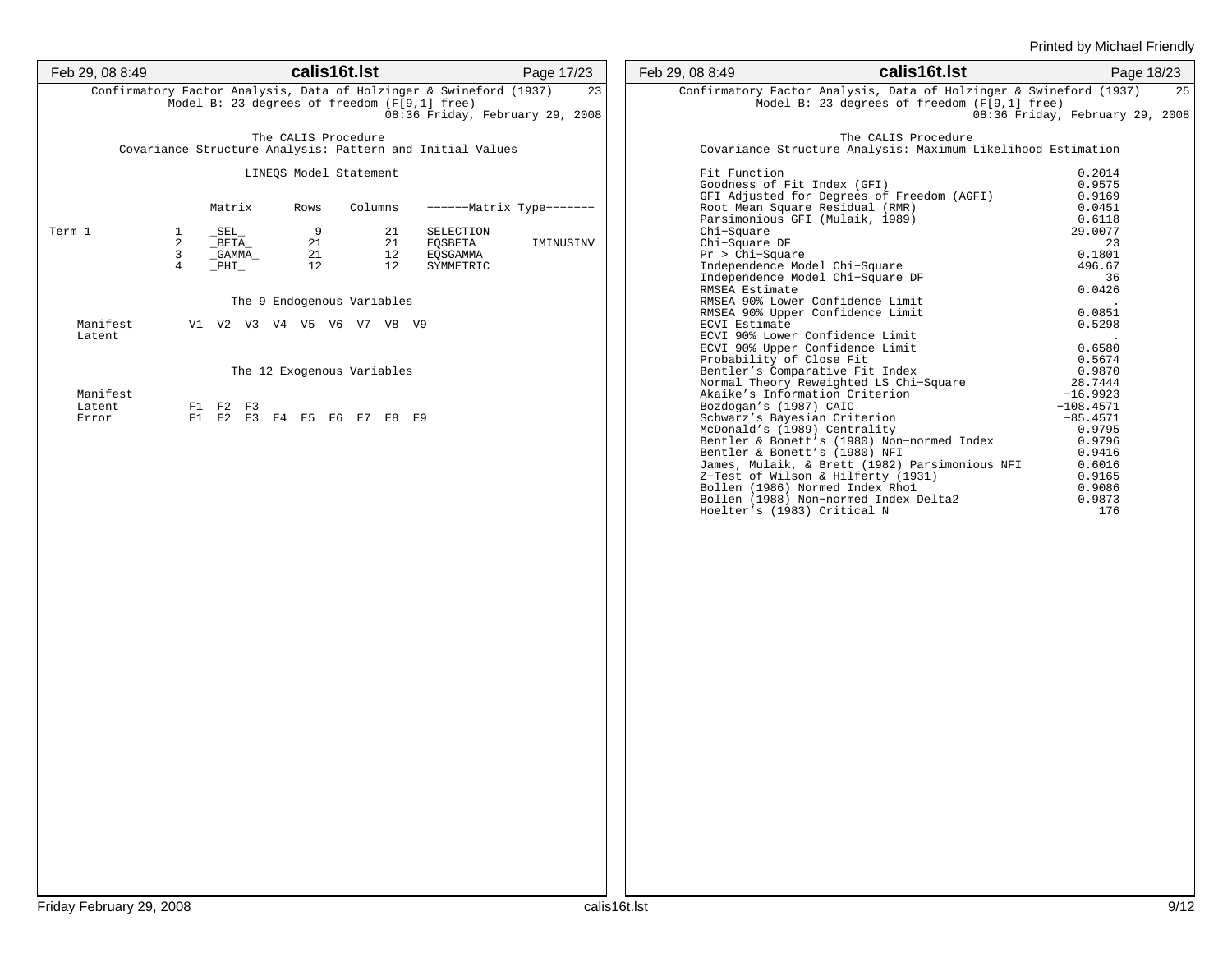| Feb 29, 08 8:49                                             |                                                                                                                    | calis16t.lst                              |                                          |                                 | Page 19/23 | Feb 29, 08 8:49 |                |                |                     | calis16t.lst                                                                                                       |                               |                                 | Page 20/23 |
|-------------------------------------------------------------|--------------------------------------------------------------------------------------------------------------------|-------------------------------------------|------------------------------------------|---------------------------------|------------|-----------------|----------------|----------------|---------------------|--------------------------------------------------------------------------------------------------------------------|-------------------------------|---------------------------------|------------|
|                                                             | Confirmatory Factor Analysis, Data of Holzinger & Swineford (1937)<br>Model B: 23 degrees of freedom (F[9,1] free) |                                           |                                          | 08:36 Friday, February 29, 2008 | 26         |                 |                |                |                     | Confirmatory Factor Analysis, Data of Holzinger & Swineford (1937)<br>Model B: 23 degrees of freedom (F[9,1] free) |                               | 08:36 Friday, February 29, 2008 | 27         |
|                                                             | Covariance Structure Analysis: Maximum Likelihood Estimation                                                       | The CALIS Procedure                       |                                          |                                 |            |                 |                |                |                     | The CALIS Procedure<br>Covariance Structure Analysis: Maximum Likelihood Estimation                                |                               |                                 |            |
|                                                             | Manifest Variable Equations with Estimates                                                                         |                                           |                                          |                                 |            |                 |                |                |                     | Covariances Among Exogenous Variables                                                                              |                               |                                 |            |
| V1<br>$=$ $\,$<br>Std Err                                   | $0.7082*F1$<br>$0.0868$ Lam1                                                                                       | + 1.0000 E1                               |                                          |                                 |            |                 |                |                | Varl Var2 Parameter | Estimate                                                                                                           | Standard<br>Error             | t Value                         |            |
| t Value<br>V2<br>$=$ $\,$<br>Std Err                        | 8.1575<br>$0.4833*F1$<br>$0.0908$ Lam2                                                                             | $+ 1.0000 E2$                             |                                          |                                 |            |                 | F1<br>F1<br>F2 | F2<br>F3<br>F3 | C1<br>C2<br>C3      | 0.55744<br>0.38968<br>0.22296                                                                                      | 0.08117<br>0.10456<br>0.09602 | 6.87<br>3.73<br>2.32            |            |
| t Value<br>$\equiv$<br>V3<br>Std Err                        | 5.3256<br>$0.6499*F1$<br>$0.0875$ Lam3                                                                             | $+ 1.0000 E3$                             |                                          |                                 |            |                 |                |                |                     |                                                                                                                    |                               |                                 |            |
| t Value<br>V <sub>4</sub><br>$=$ $\,$<br>Std Err<br>t Value | 7.4301<br>$0.8679*F2$<br>$0.0702$ Lam4<br>12.3708                                                                  | $+ 1.0000 E4$                             |                                          |                                 |            |                 |                |                |                     |                                                                                                                    |                               |                                 |            |
| V5<br>$=$ $\,$<br>Std Err<br>t Value                        | $0.8299*F2$<br>$0.0715$ Lam5<br>11.6094                                                                            | $+ 1.0000 E5$                             |                                          |                                 |            |                 |                |                |                     |                                                                                                                    |                               |                                 |            |
| V6<br>Std Err<br>t Value                                    | $= 0.8250*F2$<br>$0.0717$ Lam6<br>11.5143                                                                          | $+ 1.0000 E6$                             |                                          |                                 |            |                 |                |                |                     |                                                                                                                    |                               |                                 |            |
| V7<br>$=$ $\,$<br>Std Err<br>t Value                        | $0.6809*F3$<br>$0.0887$ Lam7<br>7.6794                                                                             | $+ 1.0000 E7$                             |                                          |                                 |            |                 |                |                |                     |                                                                                                                    |                               |                                 |            |
| V8<br>$\equiv$<br>Std Err<br>t Value                        | $0.8591*F3$<br>$0.0917$ Lam8<br>9.3720                                                                             | $+ 1.0000 E8$                             |                                          |                                 |            |                 |                |                |                     |                                                                                                                    |                               |                                 |            |
| V9<br>$=$ $\,$<br>Std Err<br>t Value                        | $0.4567*F1$<br>$0.0886$ Lam9<br>5.1532                                                                             | $+ 0.4188*F3$<br>$0.0885$ Lam10<br>4.7337 |                                          | $+ 1.0000 E9$                   |            |                 |                |                |                     |                                                                                                                    |                               |                                 |            |
|                                                             |                                                                                                                    | Variances of Exogenous Variables          |                                          |                                 |            |                 |                |                |                     |                                                                                                                    |                               |                                 |            |
|                                                             | Variable Parameter                                                                                                 | Estimate                                  | Standard<br>Error                        | t Value                         |            |                 |                |                |                     |                                                                                                                    |                               |                                 |            |
| F1<br>F2                                                    |                                                                                                                    | 1.00000<br>1.00000                        |                                          |                                 |            |                 |                |                |                     |                                                                                                                    |                               |                                 |            |
| F3<br>E1<br>E2                                              | EPS1<br>EPS2                                                                                                       | 1.00000<br>0.49847<br>0.76639             | 0.09018<br>0.10061                       | 5.53<br>7.62                    |            |                 |                |                |                     |                                                                                                                    |                               |                                 |            |
| E3<br>$\rm E\,4$<br>E5                                      | EPS3<br>EPS4<br>EPS5                                                                                               | 0.57765<br>0.24673<br>0.31128             | 0.09113<br>0.05131<br>0.05367            | 6.34<br>4.81<br>5.80            |            |                 |                |                |                     |                                                                                                                    |                               |                                 |            |
| E6<br>$\mathop{\rm E{}} 7$<br>E8<br>E9                      | EPS6<br>EPS7<br>EPS8<br>EPS9                                                                                       | 0.31936<br>0.53642<br>0.26187<br>0.46700  | 0.05405<br>0.09317<br>0.11326<br>0.07270 | 5.91<br>5.76<br>2.31<br>6.42    |            |                 |                |                |                     |                                                                                                                    |                               |                                 |            |
|                                                             |                                                                                                                    |                                           |                                          |                                 |            |                 |                |                |                     |                                                                                                                    |                               |                                 |            |
|                                                             |                                                                                                                    |                                           |                                          |                                 |            |                 |                |                |                     |                                                                                                                    |                               |                                 |            |
|                                                             |                                                                                                                    |                                           |                                          |                                 |            |                 |                |                |                     |                                                                                                                    |                               |                                 |            |
|                                                             |                                                                                                                    |                                           |                                          |                                 |            |                 |                |                |                     |                                                                                                                    |                               |                                 |            |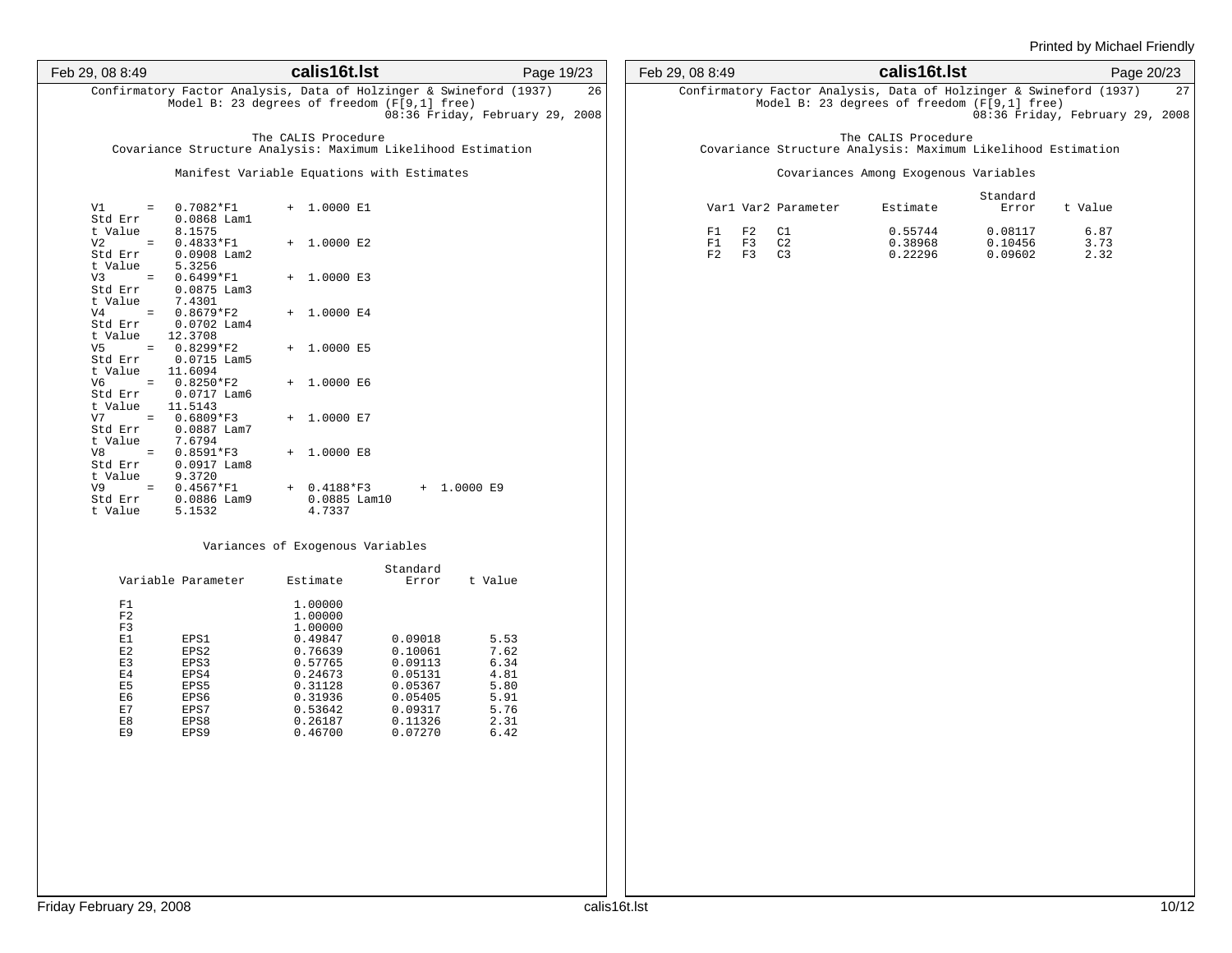| Feb 29, 08 8:49      | calis16t.lst                                                                        | Page 21/23                      | Feb 29, 08 8:49                                                                                          | calis16t.Ist                                                               | Page 22/23 |
|----------------------|-------------------------------------------------------------------------------------|---------------------------------|----------------------------------------------------------------------------------------------------------|----------------------------------------------------------------------------|------------|
|                      | Confirmatory Factor Analysis, Data of Holzinger & Swineford (1937)                  | 28                              | Confirmatory Factor Analysis, Data of Holzinger & Swineford (1937)<br>29                                 |                                                                            |            |
|                      | Model B: 23 degrees of freedom (F[9,1] free)                                        | 08:36 Friday, February 29, 2008 |                                                                                                          | Model B: 23 degrees of freedom (F[9,1] free)<br>08:36 Friday, February 29, |            |
|                      | The CALIS Procedure<br>Covariance Structure Analysis: Maximum Likelihood Estimation |                                 | 2008                                                                                                     |                                                                            |            |
|                      |                                                                                     |                                 | Model Information                                                                                        |                                                                            |            |
|                      | Manifest Variable Equations with Standardized Estimates                             |                                 | Sample size                                                                                              | 145                                                                        |            |
| V1                   | $= 0.7082*F1$<br>$+ 0.7060 E1$                                                      |                                 | Number of parameters<br>Number of active constraints                                                     | 22<br>$\Omega$                                                             |            |
|                      | Lam1                                                                                |                                 | Null Model Chi-Square (df=36)                                                                            | 496.670 (Pr>ChiSq= 0.000)                                                  |            |
| V <sub>2</sub>       | $0.4833*F1$<br>$+ 0.8754 E2$<br>$=$ $-$<br>Lam2                                     |                                 | Absolute Indices                                                                                         |                                                                            |            |
| V3                   | $0.6499*F1$<br>+ 0.7600 E3<br>$=$<br>Lam3                                           |                                 | Fit Function                                                                                             | 0.201443                                                                   |            |
| V4                   | $0.8679*F2$<br>+ 0.4967 E4<br>$=$                                                   |                                 | Goodness of Fit Index                                                                                    | 0.958                                                                      |            |
| V5                   | Lam4<br>$0.8299*F2 + 0.5579 E5$<br>$=$                                              |                                 | Root Mean Square Residual<br>$Chi-Square$ ( $df=23$ )                                                    | 0.045<br>29.010 (Pr>ChiSq= 0.180)                                          |            |
| V6                   | Lam5<br>$0.8250*F2$<br>+ 0.5651 E6<br>$\equiv$ .                                    |                                 | Normal Theory Reweighted LS Chi-Square (df=23) 28.740 (Pr>ChiSq= 0.189)<br>Z-Test for Chi-Square (df=23) | $0.917$ (Pr>ChiSq= $0.180$ )                                               |            |
| V7                   | Lam6<br>$0.6809*F3$<br>+ 0.7324 E7<br>$=$                                           |                                 | Critical N                                                                                               | 176                                                                        |            |
|                      | Lam7                                                                                |                                 | Absolute, Adjusted for Parsimony                                                                         |                                                                            |            |
| V8                   | $0.8591*F3 + 0.5117 E8$<br>$=$<br>Lam8                                              |                                 | GFI Adjusted for Degrees of Freedom                                                                      | 0.917                                                                      |            |
| V9                   | $0.4567*F1 + 0.4188*F3$<br>$+ 0.6834 E9$<br>Lam10<br>Lam9                           |                                 | Parsimonious GFI<br>RMS Error of Approx Estimate (RMSEA)                                                 | 0.612<br>$0.043$ 90% CI: ( , 0.085)                                        |            |
|                      |                                                                                     |                                 | Probability of Close Fit [Pr(RMSEA <= 0.05)]                                                             | 0.567<br>$0.530$ 90% CI: ( , 0.658)                                        |            |
|                      | Squared Multiple Correlations                                                       |                                 | Expected Cross Validation Index (ECVI)<br>Akaike's Information Criterion                                 | $-16.992$                                                                  |            |
|                      | Total<br>Error                                                                      |                                 | Consistent AIC<br>Schwarz's Bayesian Criterion                                                           | $-108.457$<br>$-85.457$                                                    |            |
|                      | Variable<br>Variance<br>Variance                                                    | R-Square                        | Centrality Index                                                                                         | 0.979                                                                      |            |
| $\mathbf{1}$<br>2    | V1<br>0.49847<br>1.00000<br>V <sub>2</sub>                                          | 0.5015                          | Incremental Indices (vs. Null Model)                                                                     |                                                                            |            |
| 3                    | 0.76639<br>1.00000<br>V <sub>3</sub><br>0.57765<br>1.00000                          | 0.2336<br>0.4223                | Comparative Fit Index                                                                                    | 0.987                                                                      |            |
| $\overline{4}$<br>5  | V <sub>4</sub><br>0.24673<br>1.00000<br>V <sub>5</sub><br>0.31128<br>1.00000        | 0.7533<br>0.6887                | Non-normed Index (Rho)<br>Normed Fit Index (NFI)                                                         | 0.98<br>0.942                                                              |            |
| 6<br>$7\phantom{.0}$ | V6<br>1.00000<br>0.31936<br>V7<br>0.53642<br>1.00000                                | 0.6806<br>0.4636                | Parsimonious NFI<br>Normed Index Rhol                                                                    | 0.602<br>0.909                                                             |            |
| 8                    | V8<br>0.26187<br>1.00000                                                            | 0.7381                          | Non-normed Index Delta2                                                                                  | 0.987                                                                      |            |
| 9                    | V9<br>0.46700<br>1.00000                                                            | 0.5330                          |                                                                                                          |                                                                            |            |
|                      | Correlations Among Exogenous Variables                                              |                                 |                                                                                                          |                                                                            |            |
|                      | Varl Var2 Parameter<br>Estimate                                                     |                                 |                                                                                                          |                                                                            |            |
|                      | 0.55744<br>$F1$ $F2$<br>C1                                                          |                                 |                                                                                                          |                                                                            |            |
|                      | F1 F3 C2<br>0.38968<br>$F2$ $F3$<br>C3<br>0.22296                                   |                                 |                                                                                                          |                                                                            |            |
|                      |                                                                                     |                                 |                                                                                                          |                                                                            |            |
|                      |                                                                                     |                                 |                                                                                                          |                                                                            |            |
|                      |                                                                                     |                                 |                                                                                                          |                                                                            |            |
|                      |                                                                                     |                                 |                                                                                                          |                                                                            |            |
|                      |                                                                                     |                                 |                                                                                                          |                                                                            |            |
|                      |                                                                                     |                                 |                                                                                                          |                                                                            |            |
|                      |                                                                                     |                                 |                                                                                                          |                                                                            |            |
|                      |                                                                                     |                                 |                                                                                                          |                                                                            |            |
|                      |                                                                                     |                                 |                                                                                                          |                                                                            |            |
|                      |                                                                                     |                                 |                                                                                                          |                                                                            |            |